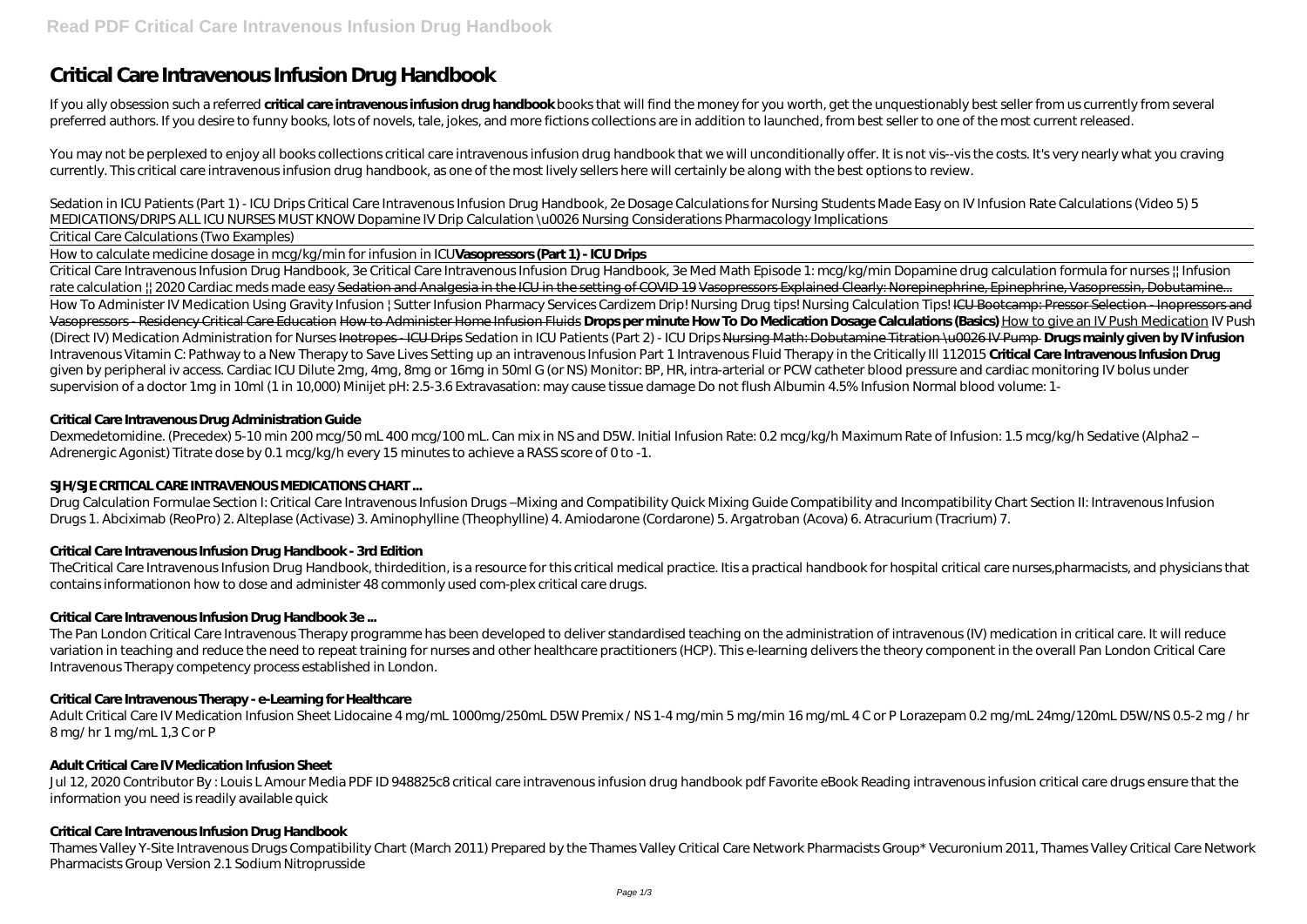### **Thames Valley Y-Site Intravenous Drugs Compatibility Chart ...**

Fully updated coverage includes the newest IV treatments with magnesium, conivaptan, potassium, and nicardipine, helping you provide the most effective care possible. Current drug dosing charts for 48 of the most common, and most difficult to administer, intravenous infusion critical care drugs ensure that the information you need is readily available.

Dosage Calculation in Critical Care Settings Some medications such as Dopamine, Nitroglycerin, or Versed are calculated based on mcg/kg/min, mcg/min, or mg/kg/hr To calculate the hourly rate (ml/hr), you may utilize the following formulas:

#### **Critical Care Intravenous Infusion Drug Handbook ...**

Solution for injection or infusion: Midazolam hydrochloride: Acid: Solution for injection or infusion: Morphine sulphate: Acid: Solution for injection: Noradrenaline tartrate: Acid: Concentrate for solution for infusion: Pancuronium bromide: Acid: Solution for injection: Propofol: Varies from acid to base by product: Aqueous isotonic oil-in-water emulsion: Rocuronium bromide: Acid

This practical, easy-to-use reference facilitates the administration of 39 of the most complex and common IV infusion drugs used in critical care. Section I presents at-a-glance algorithms covering the ACLS Guidelines for Adult Emergency Cardiac Care. Section II offers a Quick Mixing Guide for intravenous infusion drugs. And, Section III covers each of the most complex and common IV infusion drugs in detail, presenting all of the data needed for safe administration. Coverage of each drug addresses its most common uses - preparation and administration - dosages - warnings and adverse reactions compatibility with other drug infusions - and general nursing considerations. Drip Rate Calculation Charts and Dosing Charts quickly explain how to mix and prepare drugs that are usually needed by patients on an immediate, urgent basis. Unique Calculation Factors for each drug greatly simplify an otherwise complicated process and substantially reduce the chance of medication errors.

### **Dosage Calculation in Critical Care Settings**

Large type and uncluttered design provide quick access to pertinent information immediately. Organized into three parts, this quide provides quick access to essential and easy-to-use information required by CCRNs, CENs and CCNPs. Part 1 is a basic overview of information relating to common conditions such as cardiovascular and respiratory disorders, and provides quidelines for pharmacologic management. Part 2 lists drug monographs in alpha-organized format and focuses on critical care "Need to Know" facts. Part 3 provides you with a unique compendium of information and critical care resources presented in appendices format.

Compact and easy to use, this handy reference focuses on the information you need to administer intravenous medications in critical care and emergency environments. Essential coverage of 48 of the most common and complex IV drugs, including drip rate calculation charts, drug calculation formulae, and much more help you safely and efficiently administer IV drugs. Fully updated coverage includes the newest IV treatments with magnesium, conivaptan, potassium, and nicardipine, helping you provide the most effective care possible. Current drug dosing charts for 48 of the most common, and most difficult to administer, intravenous infusion critical care drugs ensure that the information you need is readily available. Quick reference drug compatibility charts provide instant access to this crucial information. Drip Rates and Dosing information are arranged in tabular manner for each drug referenced in the text, allowing you to quickly prepare drugs in critical situations. A Drug Calculation Formulae section includes a list of the formulae most useful in determining IV drug concentration, doses, and infusion rates, helping you to eliminate memorization errors when calculating these important parameters. Calculation factors based on patient weight enable you to quickly change a patient' sinfusion dose and titrate the drug to reduce the chance of medication errors. Nursing Considerations in each drug monograph offer practical information on administration and monitoring. Trade and generic drug name indexes help you find information quickly no matter what name is used. A handy reference to ACLS guidelines allows you to quickly see how infusion therapy fits into the ACLS protocol.

Neurocritical Care Pharmacotherapy: A Clinican's Guide is a practical, succinct but comprehensive pharmacy handbook provides up-to-date clinical quidance on the effective selection, prescription, and usage of neurocritical care drugs for patients with acute neurologic illnesses. The treatmentof the critically ill neurologic patient is often difficult, specialized, and includes drugs infrequently used in other intensive care units such as antiepileptic drugs, osmotic agents or acute immunotherapy such as intravenous immunoglobulin and plasma exchange.This text discusses choosing the right combination of drugs; how to correctly prescribe and administer the drugs; how to monitor drug efficacy and side effects; how neurocritical care drugs interact with other medications; and comprehensive coverage of current treatment options. Key Feature of this Manual Include\* A brief discussion of the basic pharmacology of each neurocritical drug, with an emphasis on how to select and use these drugs in multiple clinical contexts.\* 150 drugs accompanied by a diagram for quick comprehension and drug administration guides. \* Unique blending of expertise of neurointensivist with a critical care pharmacist to provide a vital resource for both specialities.\* References for further reading that are oriented toward utility in clinical practice.

This is a no-nonsense guide to drug treatment in the intensive care unit. It covers the most commonly encountered conditions and is organized by system. Management of each condition is tersely outlined step-by-step in table format. The book also includes non-drug information that is essential to making informed, evidence-based pharmacotherapy decisions, such as risk scores, scales, and assessment tools. The Second Edition has been revised to reflect the latest critical care practice guidelines and up-to-date drug and non-drug information.

A practical A-Z pocket manual that explains how to use drugs safely and effectively in an intensive care setting.

Make confident, evidence-based decisions in everyday critical care practice with Critical Care Medicine: An Algorithmic Approach. This first-of-its-kind decision making tool provides concise, practical